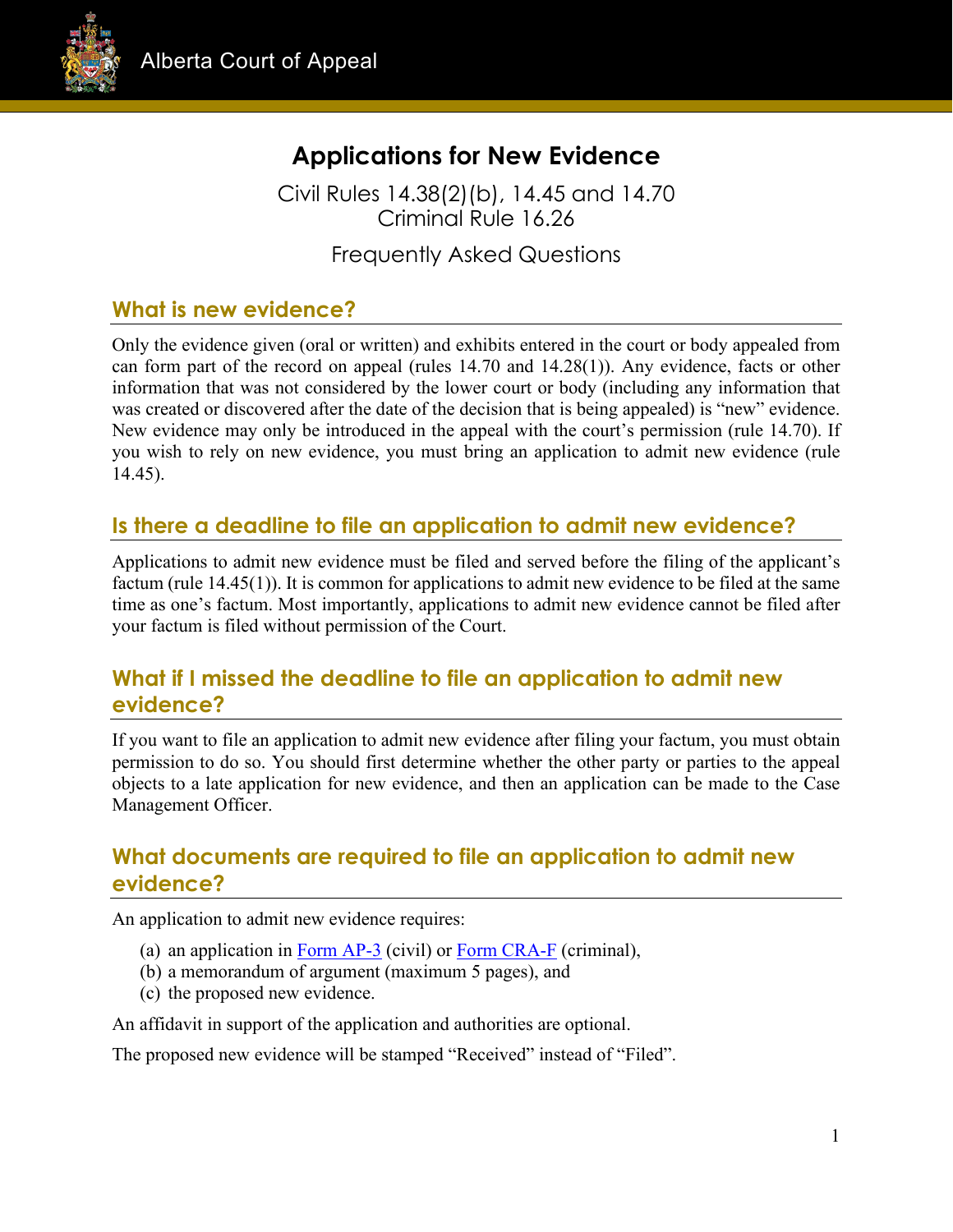

# **Is there a cost to file an application to admit new evidence?**

For all civil appeals, the cost to file an application to admit new evidence is \$50.

For all criminal appeals, there is no cost to file an application to admit new evidence.

### **Why is the proposed new evidence marked Received instead of Filed?**

New evidence does not become part of the court record until it is admitted. If the new evidence is admitted, it will be marked Filed.

#### **When is the application to admit new evidence heard?**

The application to admit new evidence is heard at the same time that the appeal is heard and by the same panel of judges, so the appeal and the application to admit new evidence are heard concurrently. Typically, each party makes oral submissions on the new evidence application at the beginning of the appeal. The panel will reserve their decision on the application and ask the parties to proceed with their oral submissions on the appeal.

Counsel are permitted to refer to the new evidence in oral argument, but should attempt to advise the Court when new evidence is being relied on. The panel will give a decision on the application to admit new evidence and on the appeal at the same time, after all the oral argument is heard: *[McDonald v Brookfield Asset Management Inc.](https://www.canlii.org/en/ab/abca/doc/2016/2016abca419/2016abca419.pdf)* 2016 ABCA 419 at paras. 6-8.

#### **What is the test to admit new evidence?**

The test to admit new evidence is commonly referred to as the "Palmer test" (*[R. v. Palmer](http://www.canlii.org/en/ca/scc/doc/1979/1979canlii8/1979canlii8.pdf)* [1980] 1 SCR 759). The four factors that the Court will consider are:

- (a) whether the evidence, by due diligence, could have been introduced at trial,
- (b) whether the evidence is relevant in the sense that it related to a decisive or potentially decisive issue in the case,
- (c) whether the evidence is credible in the sense that it is reasonably capable of belief, and
- (d) whether the evidence, if believed, could reasonably, when taken with other evidence introduced, be expected to have affected the result.

The memorandums of argument filed by the parties should address this test.

### **What is the deadline for a response to an application to admit new evidence?**

A memorandum of argument in response to an application to admit new evidence (or a letter indicating that no response will be filed) must be filed and served at least 10 days before the scheduled hearing of the application (rule 14.43).